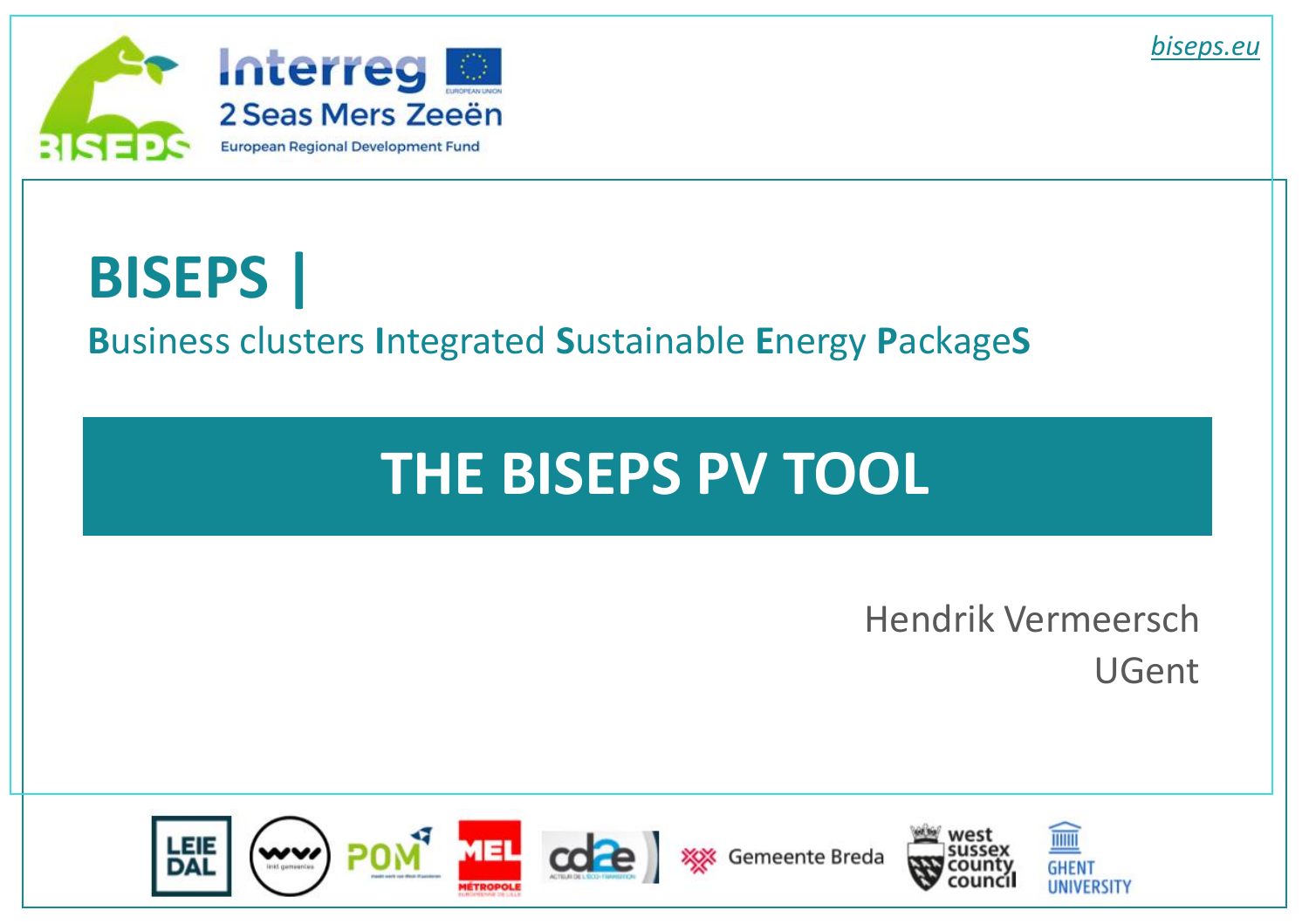

### **INTRODUCTION**



#### Evolution of PV capacity growth in Flanders

*biseps.eu*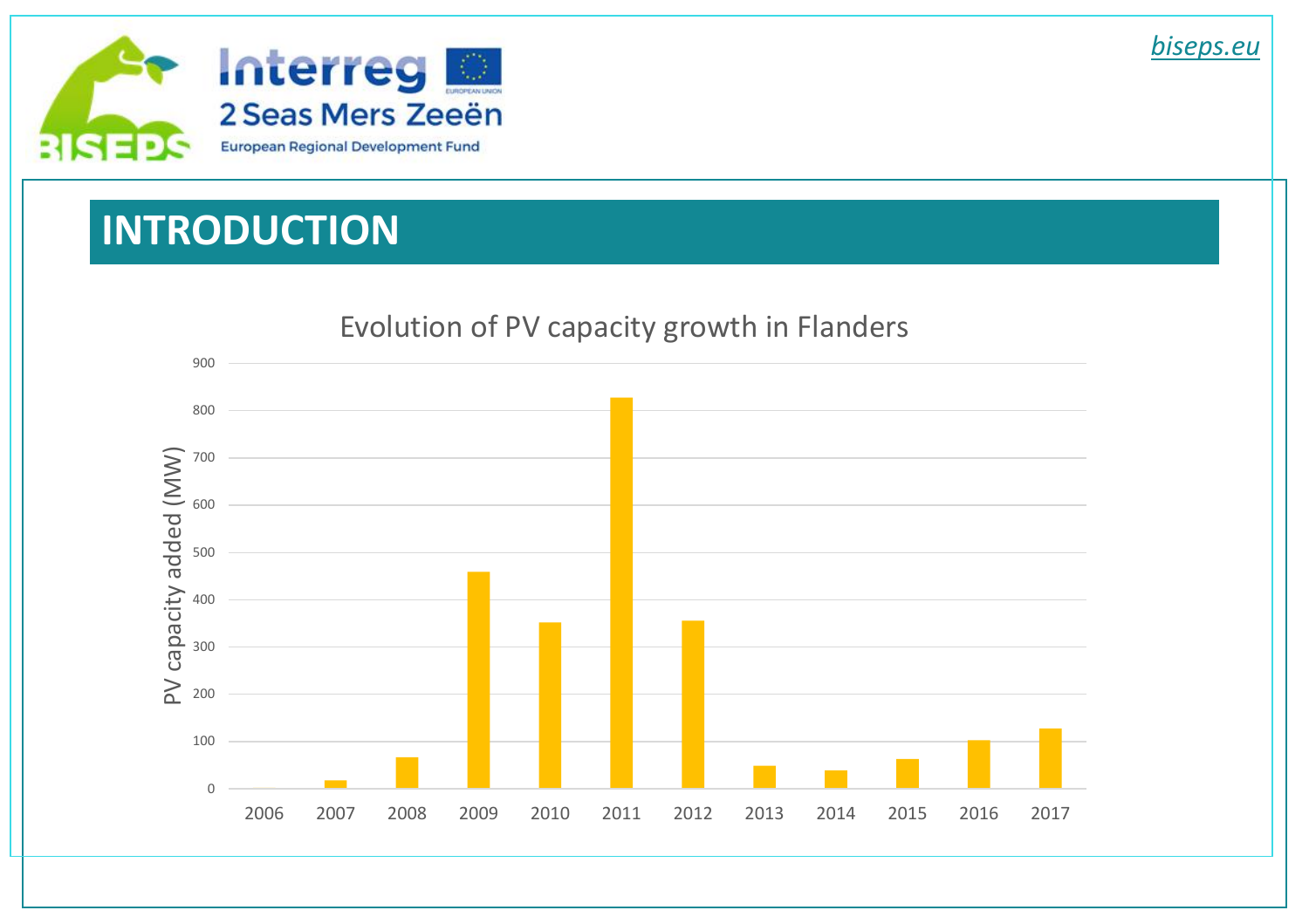

# THE PV-SIZING TOOL FOR INDIVIDUAL **BUSINESSES**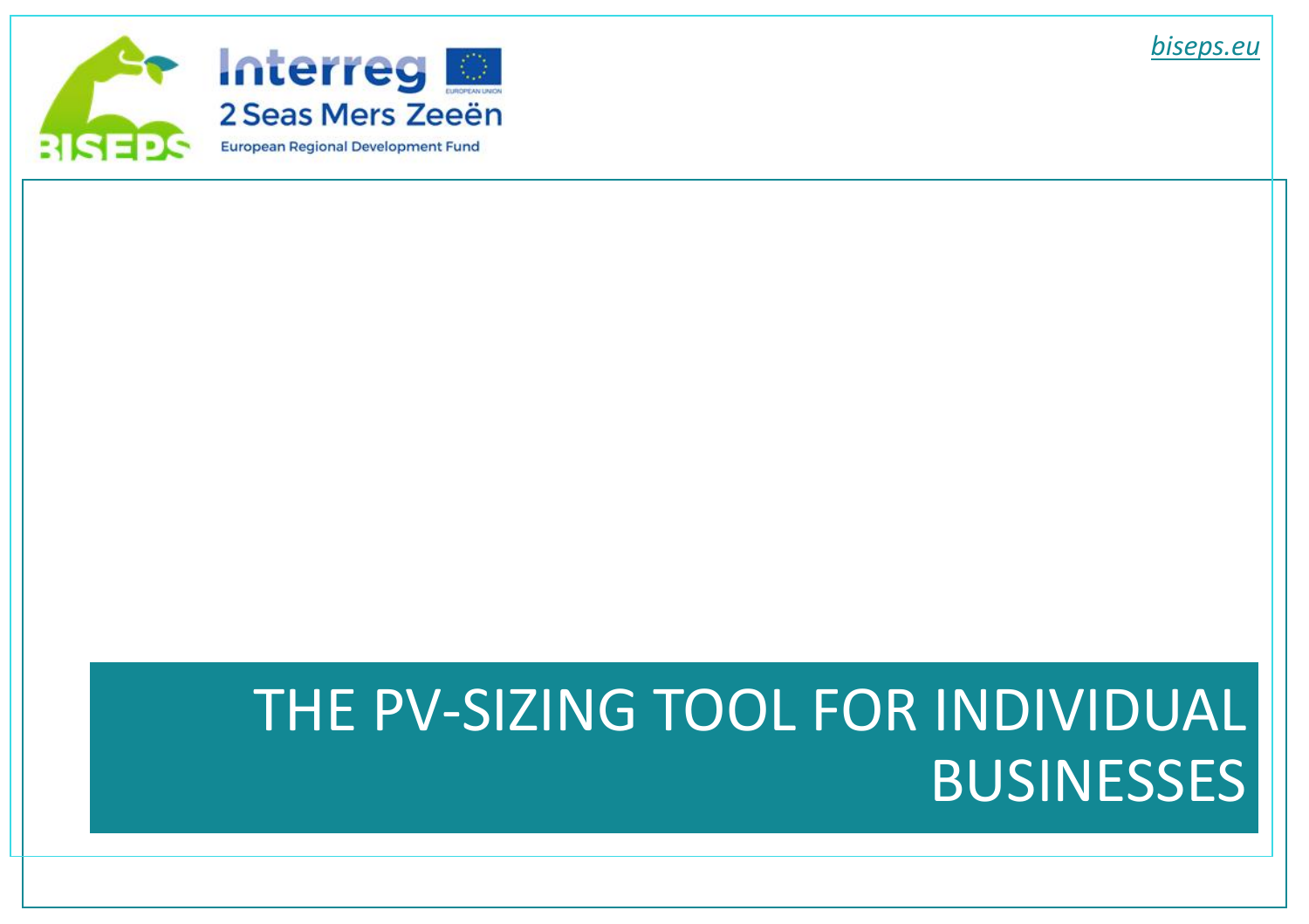

# **PV-SIZING TOOL: OUTLINE**

- Calculation tool for optimal sizing of >10kW PV
- Based on:
	- Quarter-hourly load profile of company
	- Historical PV power generation data
- Objective: profitability
- I.f.o: PV capacity (kW)
- Constraint: available roofspace
- Economic optimum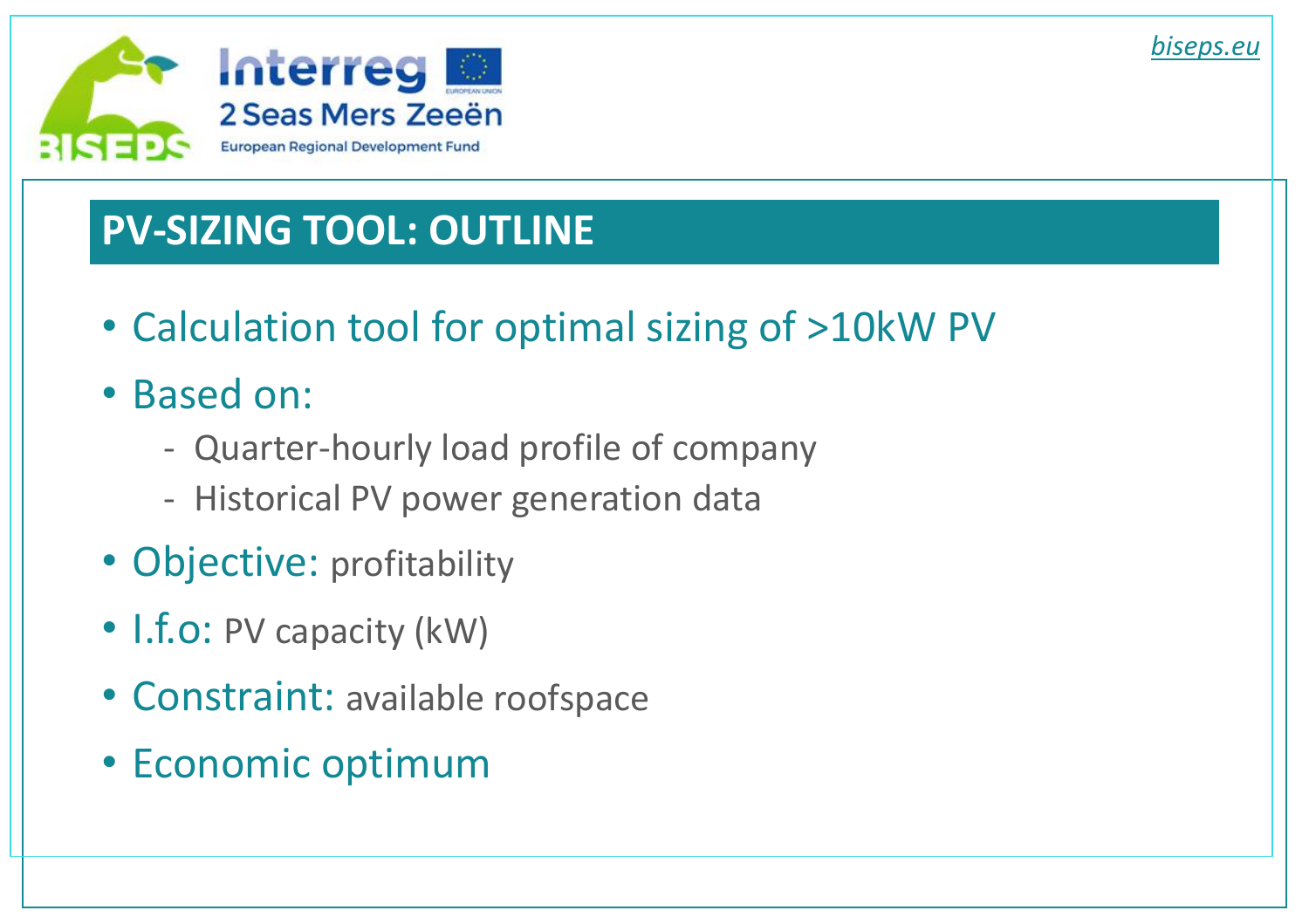

#### **PV SIZING TOOL: INPUTS & PV POWER CALCULATION**



Annual power production, autoconsumption, grid feed-in

*biseps.eu*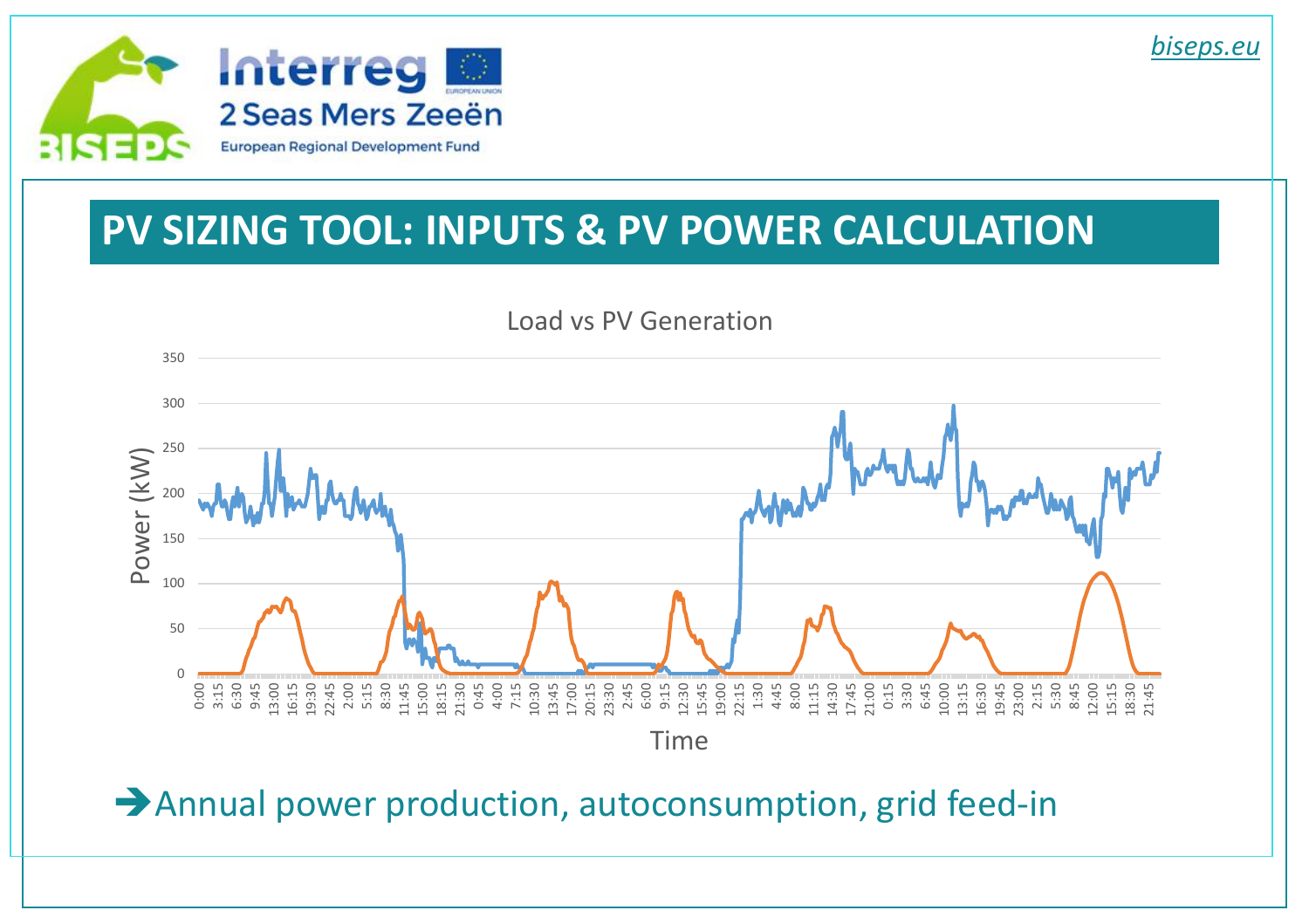

## **PV SIZING TOOL: COST-BENEFIT ANALYSIS FLANDERS**

#### Costs:

- Investment
- Maintenance
- Inverter replacement
- Feed-in tariff

# Profitability depends on:

- Power generation
- Electricity bill
- Share of auto-consumption

#### Benefits:

- Avoided cost of electricity
- Feed-in revenue
- Subsidies
- G.o.O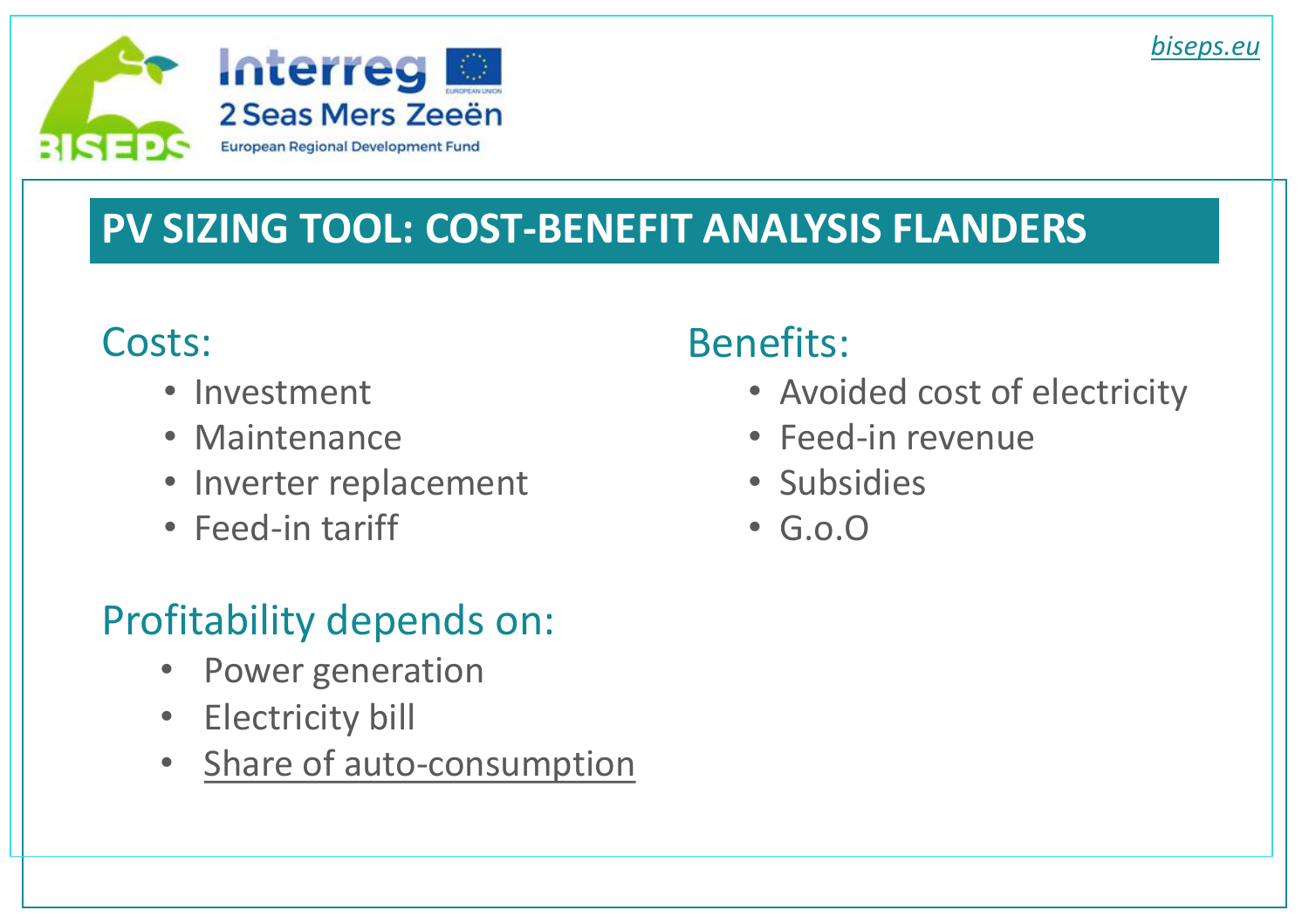

#### **PV SIZING TOOL: COST-BENEFIT ANALYSIS FLANDERS**

| Costs                                          |            |        | 10-250kW 250-750kW |
|------------------------------------------------|------------|--------|--------------------|
| Investment cost                                | E/KWD      | 1340   | 1080               |
| Maintenance cost                               | E/KWp/year | 13     | 12,8               |
| Replacement inverter (after 12 years)          | E/KWD      | 150    | 150                |
| Feed-in tariff                                 | €/kWh      | 0,0015 | 0,0015             |
| <b>Benefits</b>                                |            |        |                    |
| Avoided cost of electricity                    | E/KWh      | 0,145  | 0,145              |
| Sale of injected power                         | E/KWh      | 0,035  | 0,035              |
| Green power certificates (for 10 or 15 years?) | €/kWh      | 0,0417 | 0,0425             |
| Guarantees of origin                           | E/KWh      | 0,0003 | 0,0003             |
| <b>Fiscale investment deduction</b>            | $\%$       | 13,5%  | 13,5%              |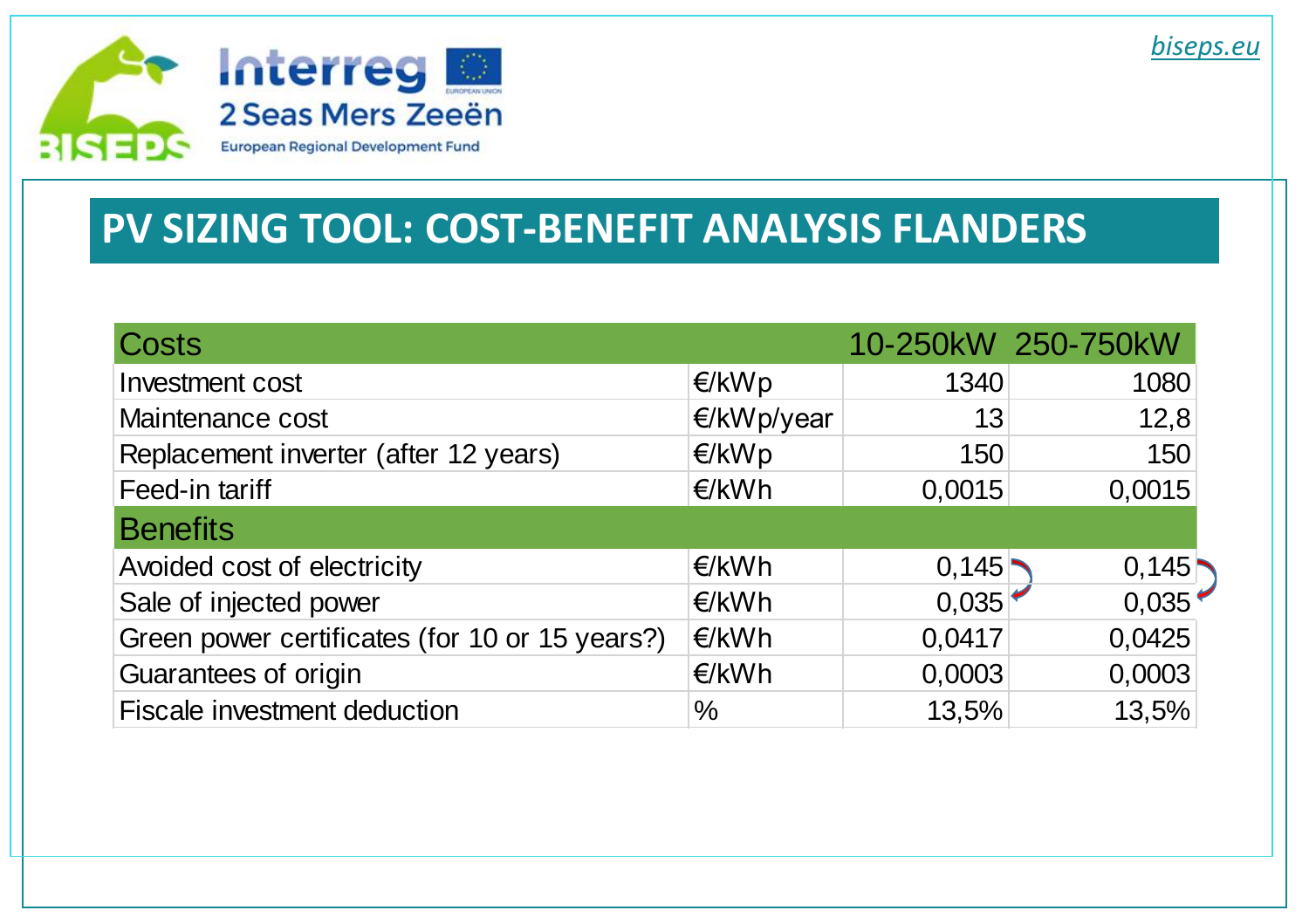

#### **PV SIZING TOOL: INVESTMENT CASHFLOW ANALYSIS**

| Year           | Production(k Auto- |                         | Feed-in (kWh) |              |              |       | CAPEX OPEX Benefifts $(\epsilon)$ Discount rate Cashflow $(\epsilon)$ |           | Discounte Balance Balance |                  |                   |
|----------------|--------------------|-------------------------|---------------|--------------|--------------|-------|-----------------------------------------------------------------------|-----------|---------------------------|------------------|-------------------|
|                | Wh)                | consumpti               |               | $(\epsilon)$ | $(\epsilon)$ |       |                                                                       |           | d CFs $(\epsilon)$        | Simple(€ Discoun |                   |
|                |                    | on (kWh)                |               |              |              |       |                                                                       |           |                           |                  | ted( $\epsilon$ ) |
| 0              |                    | $\Omega$<br>$\mathbf 0$ | 0             | 245891       | $\pmb{0}$    | 0     | 1,00                                                                  | $-245891$ | $-245891$                 | $-245891$        | $-245891$         |
| 1              | 227274             | 143123                  | 84152         | 0            | 2884         | 33244 | 1,10                                                                  | 30360     | 27600                     | $-215531$        | $-218291$         |
| $\overline{c}$ | 227274             | 143123                  | 84152         | 0            | 2884         | 33244 | 1,21                                                                  | 30360     | 25091                     | $-185171$        | $-193200$         |
| 3              | 227274             | 143123                  | 84152         | 0            | 2884         | 33244 | 1,33                                                                  | 30360     | 22810                     | $-154812$        | $-170391$         |
| 4              | 227274             | 143123                  | 84152         | 0            | 2884         | 33244 | 1,46                                                                  | 30360     | 20736                     | $-124452$        | $-149655$         |
| 5              | 227274             | 143123                  | 84152         | 0            | 2884         | 33244 | 1,61                                                                  | 30360     | 18851                     | $-94093$         | $-130804$         |
| 6              | 227274             | 143123                  | 84152         | 0            | 2884         | 33244 | 1,77                                                                  | 30360     | 17137                     | $-63733$         | $-113667$         |
| $\overline{7}$ | 227274             | 143123                  | 84152         | 0            | 2884         | 33244 | 1,95                                                                  | 30360     | 15579                     | $-33373$         | -98087            |
| 8              | 227274             | 143123                  | 84152         | 0            | 2884         | 33244 | 2,14                                                                  | 30360     | 14163                     | $-3014$          | $-83924$          |
| 9              | 227274             | 143123                  | 84152         | 0            | 2884         | 33244 | 2,36                                                                  | 30360     | 12875                     | 27346            | $-71049$          |
| 10             | 227274             | 143123                  | 84152         | 0            | 2884         | 33244 | 2,59                                                                  | 30360     | 11705                     | 57705            | $-59344$          |
| 11             | 227274             | 143123                  | 84152         | 0            | 2884         | 33244 | 2,85                                                                  | 30360     | 10641                     | 88065            | -48703            |
| 12             | 227274             | 143123                  | 84152         | 31821        | 2884         | 33244 | 3,14                                                                  | $-1461$   | $-466$                    | 86604            | -49169            |
| 13             | 227274             | 143123                  | 84152         | 0            | 2884         | 33244 | 3,45                                                                  | 30360     | 8794                      | 116963           | $-40375$          |
| 14             | 227274             | 143123                  | 84152         | 0            | 2884         | 33244 | 3,80                                                                  | 30360     | 7995                      | 147323           | $-32380$          |
| 15             | 227274             | 143123                  | 84152         | 0            | 2884         | 33244 | 4,18                                                                  | 30360     | 7268                      | 177682           | $-25112$          |
| 16             | 227274             | 143123                  | 84152         | 0            | 2884         | 23698 | 4,59                                                                  | 20814     | 4530                      | 198496           | $-20583$          |
| 17             | 227274             | 143123                  | 84152         | 0            | 2884         | 23698 | 5,05                                                                  | 20814     | 4118                      | 219310           | $-16465$          |
| 18             | 227274             | 143123                  | 84152         | 0            | 2884         | 23698 | 5,56                                                                  | 20814     | 3744                      | 240124           | $-12721$          |
| 19             | 227274             | 143123                  | 84152         | 0            | 2884         | 23698 | 6,12                                                                  | 20814     | 3403                      | 260939           | $-9318$           |
| 20             | 227274             | 143123                  | 84152         | 0            | 2884         | 23698 | 6,73                                                                  | 20814     | 3094                      | 281753           | $-6224$           |
| 21             | 227274             | 143123                  | 84152         | 0            | 2884         | 23698 | 7,40                                                                  | 20814     | 2813                      | 302567           | $-3411$           |
| 22             | 227274             | 143123                  | 84152         | 0            | 2884         | 23698 | 8,14                                                                  | 20814     | 2557                      | 323381           | $-854$            |
| 23             | 227274             | 143123                  | 84152         | 0            | 2884         | 23698 | 8,95                                                                  | 20814     | 2324                      | 344195           | 1470              |
| 24             | 227274             | 143123                  | 84152         | 0            | 2884         | 23698 | 9,85                                                                  | 20814     | 2113                      | 365009           | 3583              |
| $25 -$         | 227274             | 143123                  | 84152         | 0            | 2884         | 23698 | 10.83                                                                 | 20814     | 1921                      | 385823           | 5504              |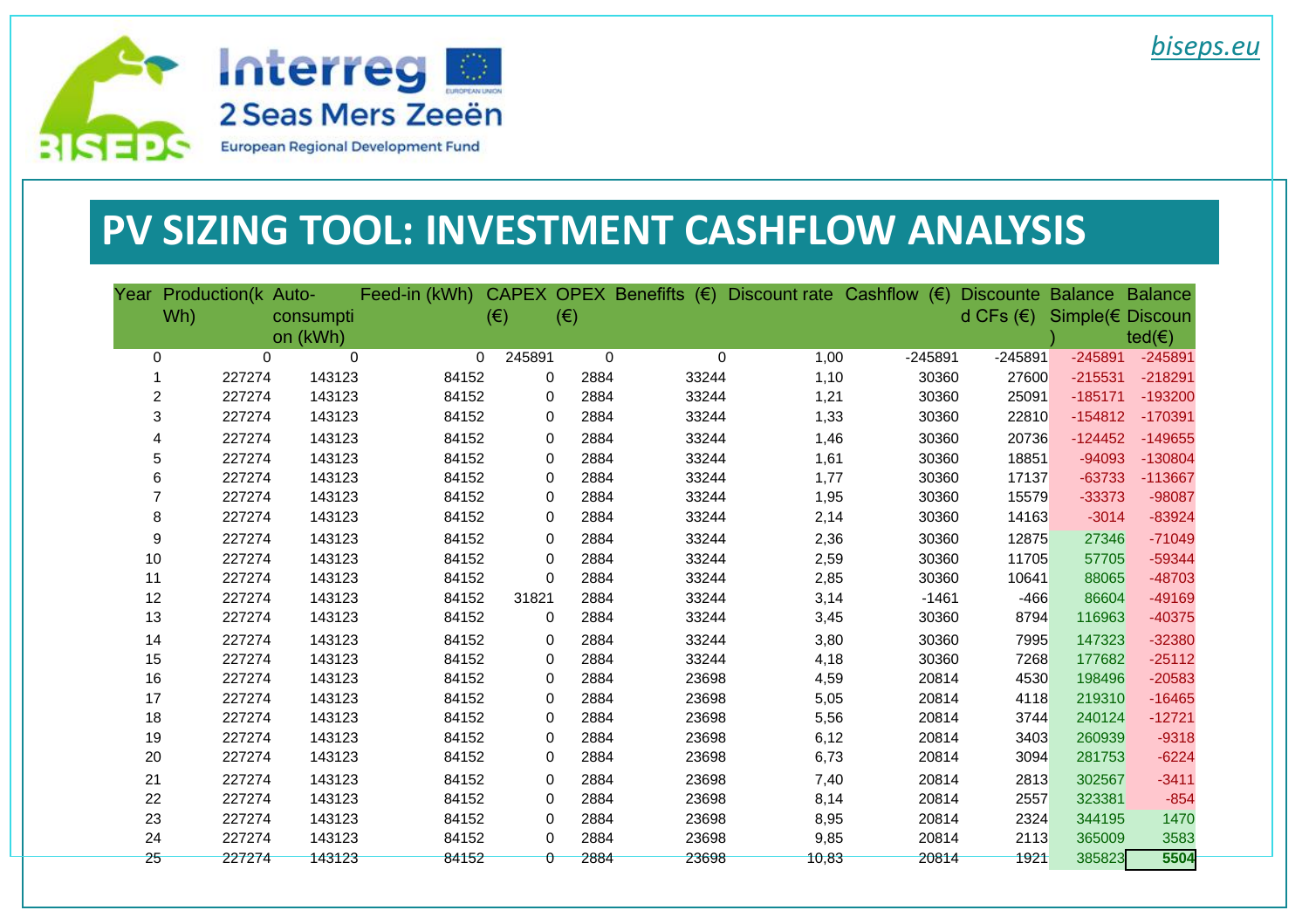

### **PV SIZING TOOL: OPTIMISATION & RESULTS**

# • Optimisation:

- Maximisation of profitability i.f.o installed PV capacity

# • Results:

- Optimal PV capacity
- Measures of profitability: NPV, IRR & payback time
- Occupied roof space
- Share of total roof space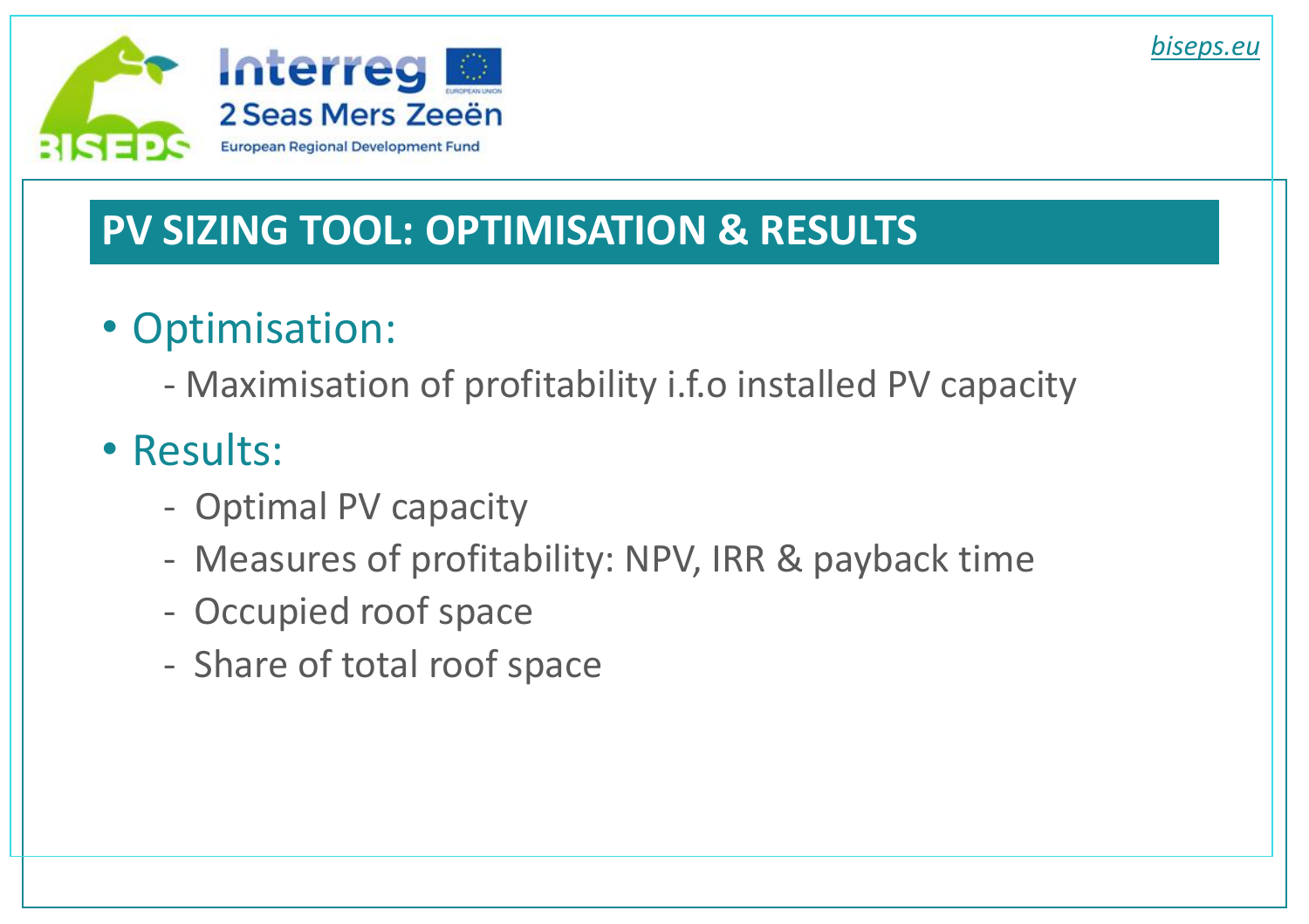

# PV-SHARING IN BUSINESS CLUSTERS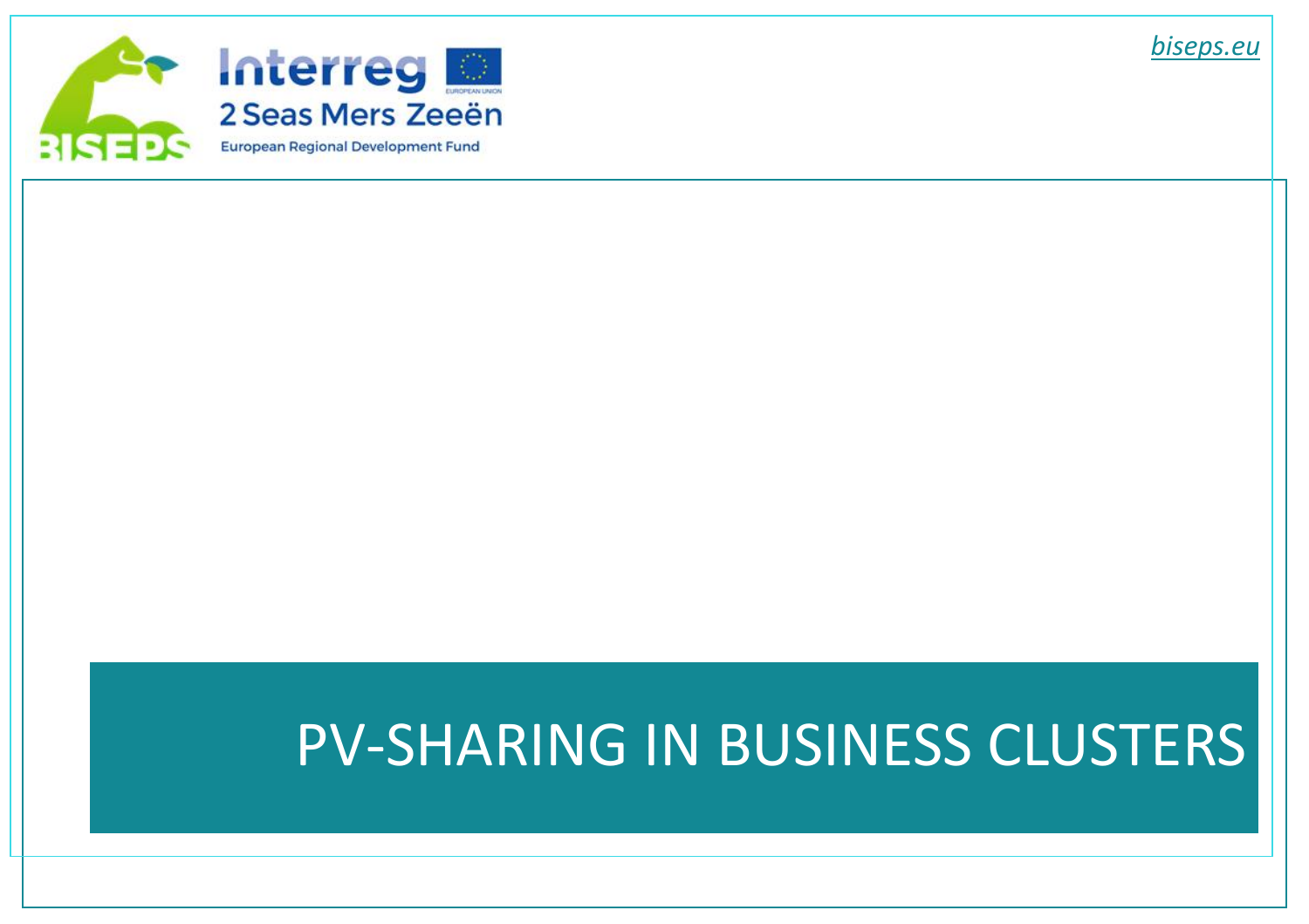

### **WHY PV SHARING?**

- PV-sharing = collaborative business models for PV
- Motivation:
	- Improvement of business case
	- Increase in optimal installed capacity

### • Examples:

- External investment
- Installation on neighbouring roof via direct line
- Direct sale over the grid to neighbours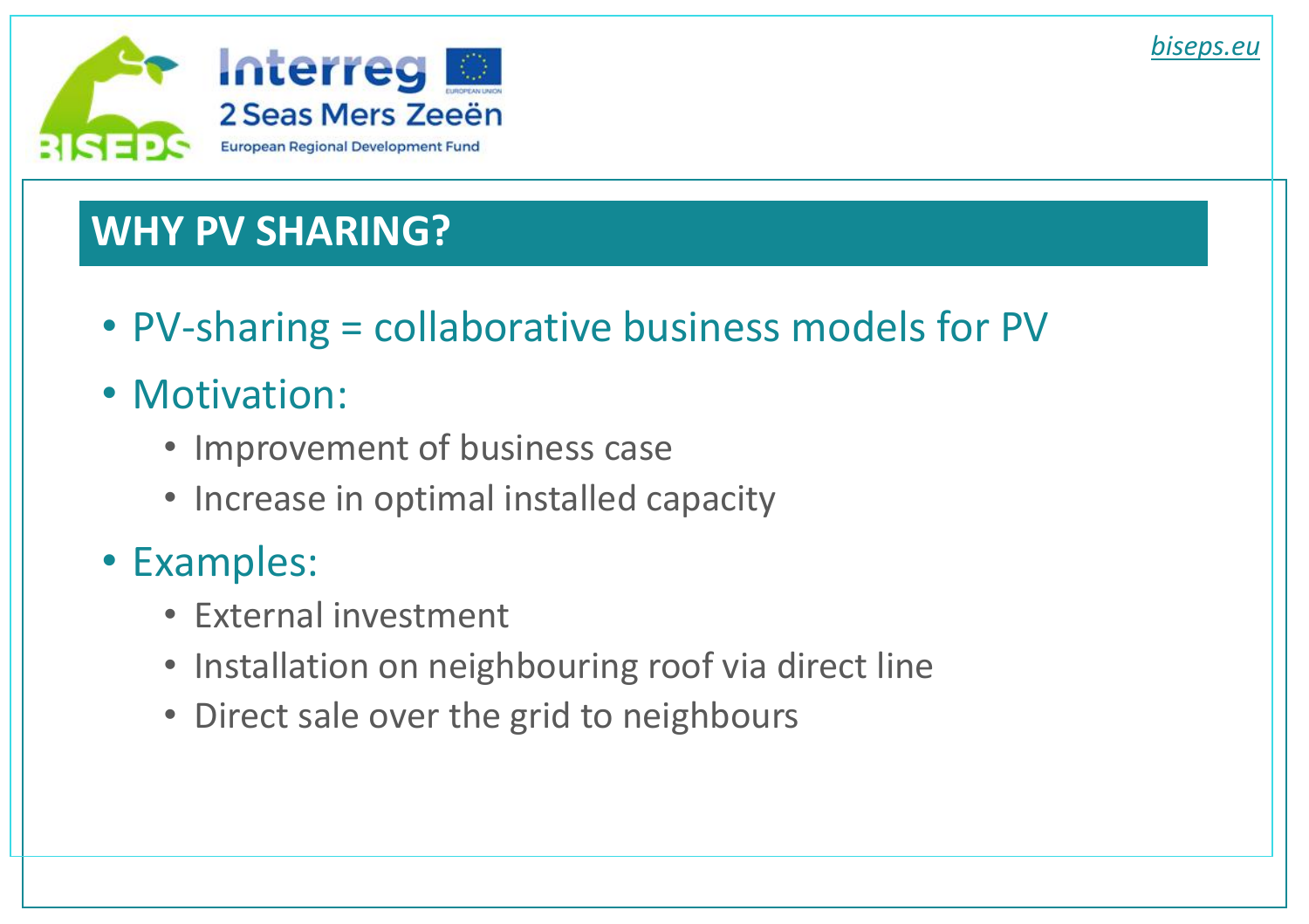

#### **EXAMPLE: DIRECT SALE OF FEED-IN POWER TO NEIGHBOURS**

- Idea:
	- tax/ grid tariff discount for locally contained feed-in power
	- Limited use of grid  $\rightarrow$  lower grid tariff?



#### The electricity bill in Flanders